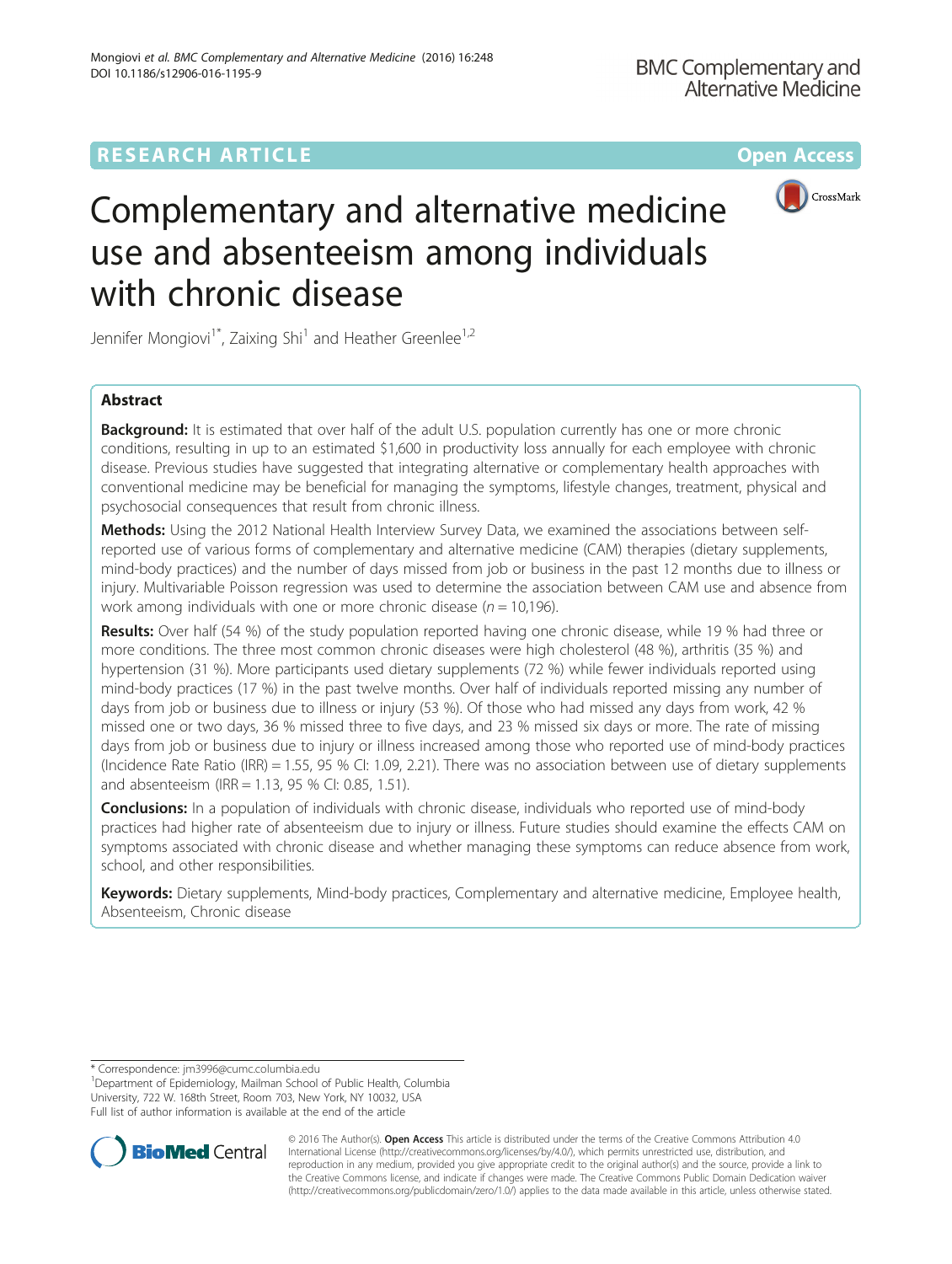## Background

It is currently estimated that over half of the adult U.S. population has one or more of the following chronic diseases: hypertension, coronary heart disease, stroke, diabetes, cancer, arthritis, hepatitis, weak or failing kidneys, current asthma, chronic obstructive pulmonary disease [\[1\]](#page-10-0). The rate of chronic disease is expected to double the population growth rate by 2020, resulting in 157 million Americans living with at least one chronic illness [\[2\]](#page-10-0). By this time, the cost burden of chronic illness is projected to account for over 80 % over of total health spending, including medical costs and job-productivity loss [\[2, 3](#page-10-0)].

Chronic conditions have a significant financial impact not only on individuals living with chronic disease but their employers as well. In 2012 it was estimated that lost productivity from absenteeism and presenteeism cost the U.S. economy nearly \$1.1 trillion with another \$227 billion spent on disease treatment. [\[4\]](#page-10-0). Absenteeism is nonattendance from work while presenteeism refers to at-work performance deficits [\[5](#page-10-0)]. Reducing absenteeism can save upwards of \$1,600 in productivity loss annually for each employee with chronic conditions [\[6\]](#page-10-0). U.S. disease treatment costs have the potential to be reduced by over \$200 billion [[3](#page-10-0)].

Prior studies have hypothesized that the use of complementary and alternative medicine (CAM) may aid in reducing the stress of chronic disease for employers by improving employee health, therefore, decreasing absenteeism [[7, 8](#page-10-0)]. CAM is often used alongside conventional medicine with the intention of decreasing the severity of both physical and mental symptoms of chronic disease, as well as promoting general well-being [[9, 10](#page-10-0)]. Motives for CAM use include improving health and desire to do something for oneself [\[11, 12\]](#page-10-0). CAM healthcare approaches often originate outside of conventional medicine and are practiced together with (complementary/integrative) or instead of (alternative) conventional medicine [[13](#page-10-0)]. These approaches can be provided by a practitioner or self-managed, managing the symptoms, treatment, physical and psychosocial consequences and lifestyle changes that arise from living with chronic disease [\[14](#page-10-0)]. Selfmanaged practices can be used to relieve some of the symptoms associated with chronic disease, improve self-efficacy, and provide individuals a sense of control over and engagement in their own health [\[14](#page-10-0)–[16](#page-11-0)].

While many studies have examined the effect of CAM on alleviating symptoms, few have examined how these practices may affect the burden of chronic disease on the population. We used the 2012 National Health Interview Survey (NHIS) data to examine the association between using CAM and the number of days missed from a job or business due to illness or injury by individuals with chronic conditions. We hypothesized that the use of CAM is associated with fewer numbers of sick days

taken from work due to engagement in more preventive healthcare behaviors, thus having better health status. Analyses examined the association between CAM use and days missed from job or business due to injury or illness as well as possible predictors of missed days among individuals with chronic conditions.

## Methods

## Survey design

The U.S. Center for Disease Control's National Center for Health Statistics used a continuous sampling and interviewing design to obtain information on basic demographics, general health, and current health topics through the cross-sectional U.S. National Health Interview Survey (NHIS) [[17\]](#page-11-0). Data were collected from the civilian non-institutionalized United States population, oversampling African American and Hispanic populations. Individuals in the armed forces and those living in institutional group quarters, long-term care institutions, correctional facilities, and countries outside the U.S. were not included. From each household sampled, one adult and one child (if there were any children) were interviewed and provided information on the rest of the household. Beginning in 2002, the NHIS included questions on 27 complementary health approaches every 5 years [[18](#page-11-0)]. The conditional sample adult response rate for the 2012 NHIS was 79.7 % [\[19](#page-11-0)].

These analyses made use of the 2012 NHIS. NHIS data are available publically and permission was not required for access. All individuals gave verbal consent prior to participating in this study as indicated in the Field Representative Manual [[17\]](#page-11-0). As this study made use of a de-identified publically available dataset, the study was exempt from IRB oversight by the Columbia University Medical Center IRB.

## Population

A total of 108,131 individuals participated in the 2012 NHIS and 34,525 participants provided data on CAM use. Participants under age 18 and/or were eligible to receive full retirement benefits in 2012 (age 66 and older) were excluded from analysis ( $n = 40,050$ ) [[20\]](#page-11-0). Of the 20 conditions defined as chronic disease by the Multiple Chronic Conditions working group within the Health and Human Services Office of the Assistant Secretary of Health, the 2012 NHIS collected responses on 13 of these conditions [\[21](#page-11-0)]. Individuals were included if they answered yes to any of the following: ever having either arthritis, cancer, chronic obstructive pulmonary disease, non-gestational diabetes, hepatitis, high cholesterol, or being informed in the past twelve months of having hypertension, hepatitis, coronary heart disease, asthma, chronic kidney disease, depression, or substance abuse. Participants who did not have one or more chronic disease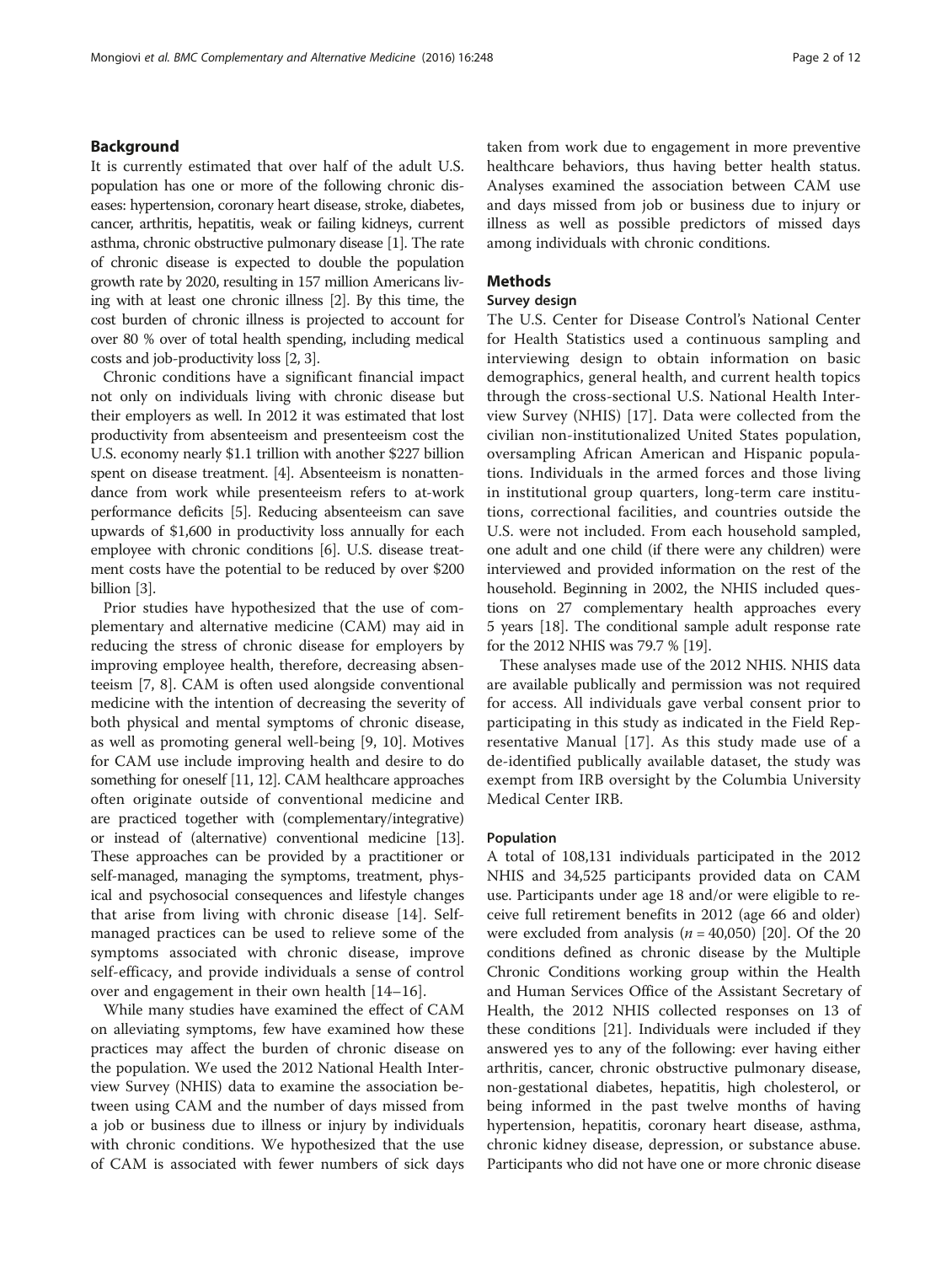at the time of the interview ( $n = 43,448$ ), had not worked for pay in the past week  $(n = 10,500)$ , or had reported missing 364 or more days from work in the past twelve months ( $n = 64$ ) were excluded [\[22\]](#page-11-0). Working for pay in the past week was the best indicator of employment in the past year opposed to ever having a job. Those who did not or refused to answer any of the survey questions regarding CAM use were excluded from analysis  $(n = 3.873)$ . After removing observations with missing values for the number days missed from job or business in the past twelve months and CAM use the final population size was 10,196.

## Assessment of CAM use

CAM practices considered for inclusion were determined by the National Center for Complementary and Integrative Health's (NCCIH) definition of "complementary health approaches" for mind and body practices and natural products. Natural products were included in our definition of CAM as these therapies are the most commonly used [[9\]](#page-10-0). CAM practices included acupuncture, massage, meditation, movement therapies (does not include general exercise), relaxation techniques, mindbody practices, vitamins (excluding multi-vitamins), minerals, and herbs [\[13](#page-10-0)]. Participants reported not using any of the NCCIH defined practices were considered nonusers. CAM types of interest were categorized as either dietary supplements or mind-body practices. Mind-body practices included biofeedback, mantra meditation/mindfulness meditation/spiritual meditation/guided imagery/ progressive relaxation, and yoga/tai-chi/qi-gong. Dietary supplements included use of non-multivitamins, nonvitamin supplements, minerals, and herbs.

### Outcome of interest

The primary outcome was the self-reported number of days missed from job or business in the past twelve months due to illness or injury (0–364 days), excluding maternity leave. Participants who had self-reported working in the past week were asked during the past twelve months, "about how many days were missed from a job or business due to injury or illness," with a possible range of 0–366 days.

## Other variables

Demographic variables included race, age, gender, household income, and highest level of education achieved. A priori hypothesized confounders included BMI (underweight: <18.5, normal: 18.5-24.9, overweight: 25.0-29.9, obese:  $30.0+ kg/m<sup>2</sup>$ ), marital status, smoking status, level of alcohol consumption, number of chronic conditions, surgery in the past twelve months, self-perceived general health, health insurance status, number of employees at job or business, class of worker, and reasons for using the self-reported top three CAM therapies. Type of employment was categorized as working for a privately owned company, any type of government (local, state, and federal government), or for one's self. Possible reasons for CAM use included for general wellness or general disease prevention, to improve energy, to improve immune function, and to improve memory or concentration.

#### Analysis

Univariable analysis was performed to determine the raw frequency, weighted percentage, and significance of the association between each variable and either days missed from job/business or CAM use. Using the chi-square test, variables associated with both the main exposure and outcome at  $\alpha$  = 0.10 were treated as potential confounders. This α level allowed more variables to be considered for modeling since the effects of these variables on days missed from job or business are not well known. Multivariable Poisson regression was used to evaluate the association between CAM use and days missed from job/ business due to illness or injury. The minimally adjusted model included race, age, gender, income, and education as covariates. Potential confounders identified in univariable analyses were included in the fully adjusted models if they modified the beta coefficient of any CAM use in minimally adjusted model by 10 % or greater. Age, BMI, and number of chronic conditions were kept as continuous variables for regression analysis (categorized in Tables [1,](#page-3-0) [2](#page-6-0) and [3\)](#page-8-0). Eigenvalues and variance inflation factors were examined to determine any collinear variables; none of the significant variables were collinear. To make results generalizable to the U.S. population and to adjust for clustering, stratification, and oversampling of specific population subgroups, weighted Poisson regression was performed using final person-level weight which included design, ratio, non-response, and post-stratification adjustments [\[23](#page-11-0)]. All analyses were performed using SAS 9.4 (Cary, NC). The SURVEYFREQ commands were used with strata, cluster, and weight to determine weighted percentages. The final model was constructed using PROC GEN-MOD for weighted regression using Poisson distribution.

## Results

## Population characteristics

The three most prevalent chronic diseases in this population were high cholesterol (48 %), arthritis (35 %) and hypertension (31 %) (Table [1](#page-3-0)). Over half (54 %) of the study population reported having one chronic disease, while approximately 19 % reported three or more chronic diseases. Age was limited to adults under 65 years, and the largest group of individuals (27 %) were between the ages of 45 and 54 years. In this sample, 77 % of participants self-identified as white. Over 70 % of the population was above a normal BMI: 41 % were overweight and 29 % were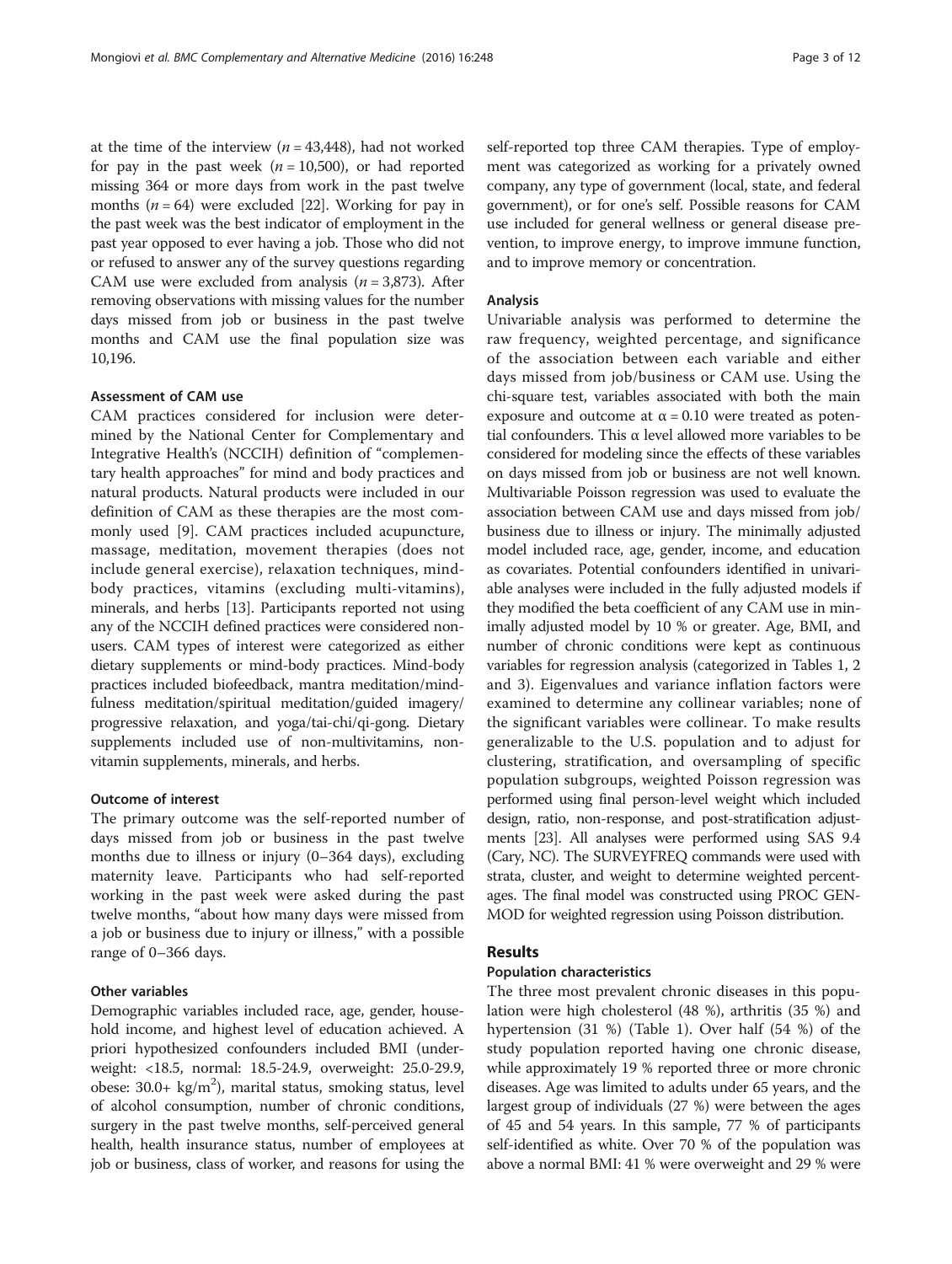|                                 | Total          | Days missed from job or business |                |                |                | $p$ -value <sup>a</sup> |
|---------------------------------|----------------|----------------------------------|----------------|----------------|----------------|-------------------------|
|                                 | n (weighted %) | 0 days                           | 1 to 2 days    | 3 to 5 days    | $6+$ days      |                         |
|                                 |                | n (weighted %)                   | n (weighted %) | n (weighted %) | n (weighted %) |                         |
| Days missed                     |                |                                  |                |                |                |                         |
| 0 days                          | 4781 (46.9)    |                                  |                |                |                |                         |
| 1 to 2 days                     | 2199 (22.1)    |                                  |                |                |                |                         |
| 3 to 5 days                     | 1898 (19.2)    |                                  |                |                |                |                         |
| $6+$ days                       | 1296 (11.8)    |                                  |                |                |                |                         |
| Chronic condition <sup>b</sup>  |                |                                  |                |                |                |                         |
| High Cholesterol                | 4781 (47.7)    | 2328 (49.2)                      | 1033 (48.6)    | 823 (43.4)     | 597 (47.0)     | 0.03                    |
| Arthritis                       | 3519 (35.2)    | 1485 (32.5)                      | 767 (34.1)     | 616 (32.3)     | 651 (52.7)     | < 0.0001                |
| Hypertension                    | 3191 (31.2)    | 1526 (31.4)                      | 645 (28.1)     | 545 (29.8)     | 475 (38.3)     | 0.47                    |
| Cancer                          | 1167 (11.9)    | 560 (12.4)                       | 245 (11.7)     | 200 (10.5)     | 162 (12.3)     | 0.35                    |
| Depression                      | 1716 (16.8)    | 562 (11.2)                       | 366 (17.7)     | 351 (17.4)     | 437 (36.3)     | < 0.0001                |
| Diabetes                        | 1203 (11.2)    | 593 (12.3)                       | 222 (9.7)      | 187(8.3)       | 201 (14.1)     | 0.10                    |
| Asthma                          | 824 (7.9)      | 277 (5.8)                        | 171(7.5)       | 177(9.1)       | 199 (15.1)     | < 0.0001                |
| Hepatitis                       | 489 (4.2)      | 255 (4.6)                        | 98 (3.9)       | 91(4.3)        | 45 (3.4)       | 0.24                    |
| Coronary heart disease          | 253 (2.7)      | 130 (2.9)                        | 46 (2.4)       | 26(1.3)        | 51(4.3)        | 0.55                    |
| COPD                            | 192 (1.7)      | 80(1.7)                          | 45 (1.9)       | 38(1.5)        | 29(2.1)        | 0.93                    |
| Substance Abuse                 | 145(1.6)       | 69 (1.8)                         | 25(1.3)        | 22(1.2)        | 29 (1.9)       | 0.17                    |
| Kidney Disease                  | 141(1.3)       | 53(1.0)                          | 17(0.7)        | 26(1.6)        | 45 (3.2)       | 0.02                    |
| Race/Ethnicity                  |                |                                  |                |                |                |                         |
| White                           | 7022 (76.5)    | 3223 (75.7)                      | 1615 (79.3)    | 1220 (77.0)    | 964 (74.3)     | ref                     |
| African American                | 1140 (8.9)     | 532 (9.0)                        | 207 (7.3)      | 183 (8.0)      | 218 (12.1)     | 0.87                    |
| Hispanic                        | 1310 (9.8)     | 652 (10.1)                       | 235 (8.5)      | 230 (10.3)     | 193 (10.0)     | 0.85                    |
| Asian/Other                     | 702 (4.8)      | 374 (5.2)                        | 142 (4.8)      | 106(4.7)       | 80 (3.6)       | 0.30                    |
| Age <sup>c</sup>                |                |                                  |                |                |                | < 0.0001                |
| 18-24                           | 955 (9.9)      | 428 (9.2)                        | 220 (10.6)     | 162 (11.0)     | 145 (10.2)     |                         |
| $25 - 34$                       | 1462 (14.0)    | 580 (11.7)                       | 331 (15.9)     | 319 (16.7)     | 232 (15.5)     |                         |
| 35-44                           | 1998 (19.2)    | 839 (17.6)                       | 472 (20.2)     | 359 (20.5)     | 328 (21.3)     |                         |
| 45-54                           | 2693 (26.7)    | 1294 (12.7)                      | 569 (26.4)     | 441 (25.7)     | 389 (26.4)     |                         |
| 55-65                           | 3066 (30.2)    | 1640 (34.3)                      | 607 (26.9)     | 458 (26.1)     | 361 (26.6)     |                         |
| Gender                          |                |                                  |                |                |                |                         |
| Male                            | 4419 (44.4)    | 2205 (47.3)                      | 961 (44.9)     | 689 (40.7)     | 564 (38.6)     | ref                     |
| Female                          | 5755 (55.6)    | 2576 (52.7)                      | 1238 (55.1)    | 1050 (59.3)    | 891 (61.4)     | < 0.0001                |
| Household income                |                |                                  |                |                |                |                         |
| $<$ \$35,000                    | 2000 (18.2)    | 961 (18.8)                       | 368 (15.2)     | 349 (18.7)     | 322 (20.1)     | ref                     |
| \$35,000-\$74,999               | 3255 (33.2)    | 1444 (31.6)                      | 722 (34.2)     | 574 (33.4)     | 515 (36.7)     | 0.25                    |
| \$75,000-\$99,999               | 1621 (16.2)    | 743 (15.5)                       | 383 (18.0)     | 268 (15.9)     | 227 (16.1)     | 0.75                    |
| $$100,000+$                     | 2879 (32.4)    | 1426 (34.1)                      | 624 (32.5)     | 482 (32.0)     | 347 (27.1)     | 0.57                    |
| Education                       |                |                                  |                |                |                |                         |
| Did not complete high school    | 858 (7.3)      | 455 (8.2)                        | 142 (5.4)      | 133 (7.0)      | 128 (8.0)      | ref                     |
| High school diploma or GED      | 2388 (23.3)    | 1176 (24.4)                      | 478 (21.5)     | 376 (21.3)     | 358 (24.4)     | 0.65                    |
| Associate's degree/some college | 3538 (34.8)    | 1610 (34.1)                      | 753 (33.8)     | 621 (36.7)     | 544 (36.1)     | 0.29                    |
| Bachelor's degree               | 2102 (21.6)    | 962 (21.2)                       | 527 (24.9)     | 346 (20.6)     | 267 (19.2)     | 0.58                    |

## <span id="page-3-0"></span>Table 1 Population characteristics by days missed from job/business due to illness or injury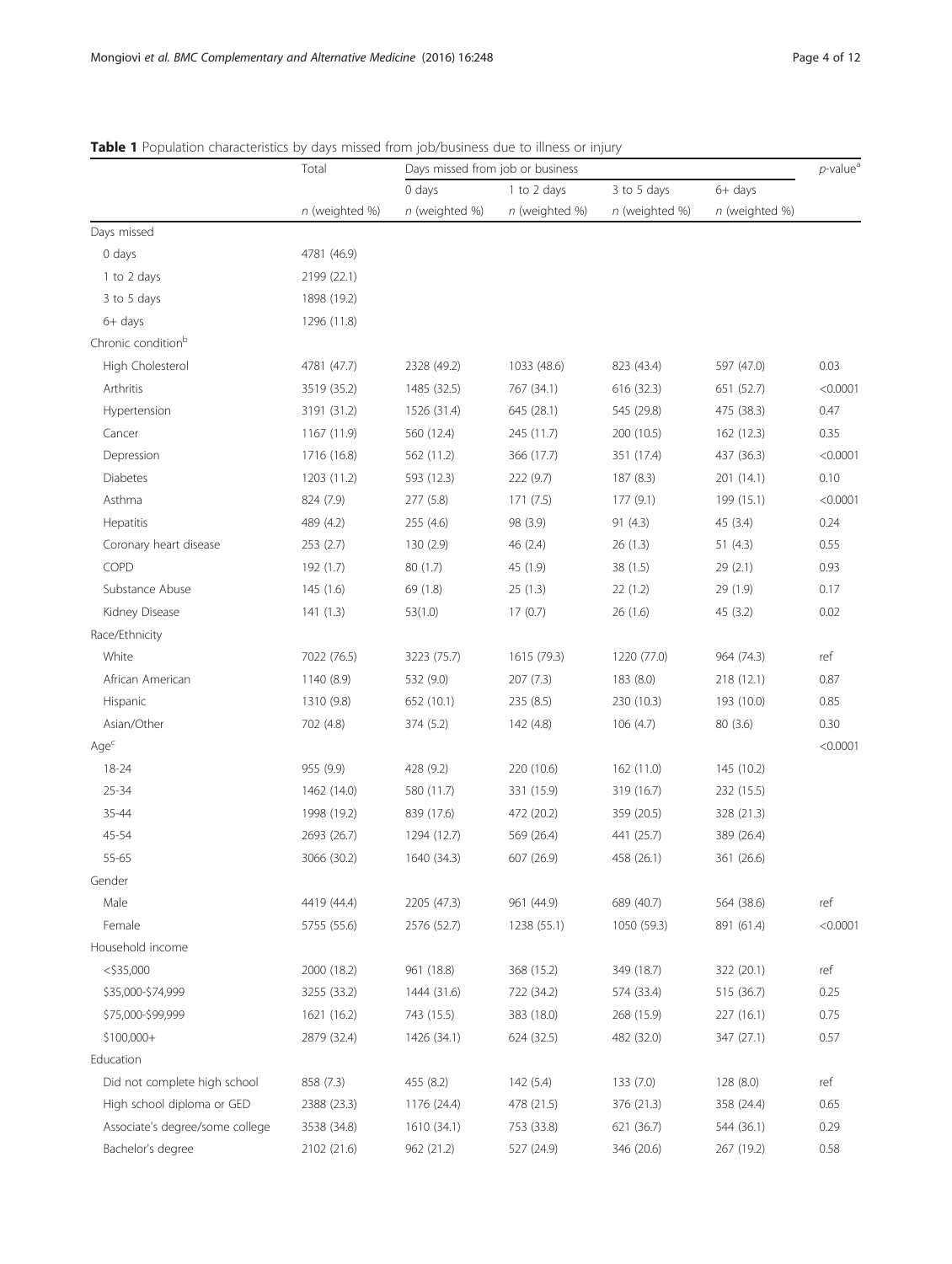| Advanced degree                  | 1248 (13.0) | 553 (12.1)  | 282 (14.4)  | 260 (14.5)  | 153 (12.3)  | 0.24     |
|----------------------------------|-------------|-------------|-------------|-------------|-------------|----------|
| BM <sup>c</sup>                  |             |             |             |             |             | 0.001    |
| Underweight                      | 56 (0.6)    | 16(0.4)     | 7(0.2)      | 10(0.6)     | 23(2.0)     |          |
| Normal                           | 2471 (28.9) | 1235 (29.7) | 546 (29.7)  | 388 (27.6)  | 302 (25.9)  |          |
| Overweight                       | 3571 (41.4) | 1769 (43.2) | 771 (41.6)  | 598 (40.5)  | 433 (35.5)  |          |
| Obese                            | 2531 (29.1) | 1119 (26.6) | 555 (28.6)  | 443 (31.3)  | 414 (36.6)  |          |
| Marital status                   |             |             |             |             |             |          |
| Single                           | 2831 (28.0) | 1266 (26.4) | 573 (27.0)  | 519 (29.9)  | 473 (32.9)  | ref      |
| Married                          | 5731 (56.8) | 2810 (59.5) | 1301 (59.2) | 921 (53.0)  | 699 (48.1)  | 0.0001   |
| Divorced/Separated               | 1390 (13.3) | 591 (11.9)  | 289 (12.4)  | 267 (15.5)  | 40 (16.4)   | 0.16     |
| Widowed                          | 202 (1.9)   | 99 (2.1)    | 35(1.4)     | 28 (1.6)    | 1455 (2.6)  | 0.66     |
| Smoking status                   |             |             |             |             |             |          |
| Never                            | 5688 (55.1) | 2716 (54.6) | 126 (56.2)  | 988 (56.8)  | 748 (52.9)  | ref      |
| Former                           | 2546 (26.3) | 1210 (27.7) | 577 (26.3)  | 396 (23.6)  | 363 (25.0)  | 0.06     |
| Current                          | 1922 (18.6) | 846 (17.7)  | 381 (17.5)  | 354 (19.6)  | 341 (22.1)  | 0.51     |
| Alcohol consumption <sup>d</sup> |             |             |             |             |             |          |
| Abstainer                        | 4230 (39.9) | 2054 (41.1) | 851 (36.7)  | 739 (40.7)  | 586 (39.6)  | ref      |
| Light Drinker                    | 3487 (36.2) | 1539 (34.2) | 793 (38.9)  | 622 (36.4)  | 533 (38.5)  | 0.04     |
| Moderate Drinker                 | 1766 (17.8) | 856 (18.7)  | 409 (18.0)  | 282 (17.0)  | 219 (15.4)  | 0.08     |
| Heavy Drinker                    | 613(6.1)    | 288 (6.0)   | 129(6.5)    | 89 (5.8)    | 107(6.5)    | 0.55     |
| Chronic conditions <sup>c</sup>  |             |             |             |             |             | 0.0004   |
| $\mathbf{1}$                     | 5542 (53.8) | 2759 (56.4) | 1231 (55.2) | 924 (53.0)  | 637 (43.4)  |          |
| $\overline{2}$                   | 2740 (27.5) | 1261 (26.9) | 606 (28.4)  | 457 (27.0)  | 416 (28.9)  |          |
| $3+$                             | 1892 (18.7) | 770 (16.7)  | 362 (16.4)  | 35 (20.0)   | 402 (27.7)  |          |
| Surgery in past 12 months        |             |             |             |             |             | < 0.0001 |
| No                               | 4370 (90.4) | 4370 (90.4) | 1930 (87.7) | 1493 (84.5) | 877 (61.5)  |          |
| Yes                              | 410 (9.6)   | 410 (9.6)   | 269 (12.3)  | 246 (15.5)  | 576 (38.5)  |          |
| Paid sick days                   |             |             |             |             |             | < 0.0001 |
| No                               | 6247 (62.5) | 2528 (54.4) | 1512 (68.8) | 1228 (71.7) | 979 (68.4)  |          |
| Yes                              | 3873 (37.5) | 2213 (45.6) | 683 (31.2)  | 503 (28.3)  | 474 (31.6)  |          |
| General health                   |             |             |             |             |             |          |
| Excellent                        | 2464 (25.3) | 1265 (27.0) | 538 (27.7)  | 399 (23.3)  | 262 (18.0)  | ref      |
| Very good                        | 3585 (35.6) | 1707 (36.0) | 825 (36.2)  | 566 (34.6)  | 487 (34.4)  | 0.22     |
| Good                             | 3086 (29.9) | 1372 (28.7) | 641 (28.5)  | 568 (31.4)  | 505 (34.1)  | 0.005    |
| Fair/Poor                        | 1033(9.2)   | 432 (8.2)   | 195(7.7)    | 205 (10.7)  | 201 (13.4)  | 0.0002   |
| Health insurance                 |             |             |             |             |             |          |
| No                               | 8690 (86.8) | 3983 (84.6) | 1931 (88.9) | 1687 (90.2) | 1089 (85.8) | ref      |
| Yes                              | 1484 (13.2) | 798 (15.4)  | 268 (11.1)  | 211 (9.8)   | 207 (14.2)  | 0.005    |
| Number of employees              |             |             |             |             |             |          |
| $0$ to $9$                       | 2568 (25.6) | 1449 (31.1) | 511 (24.1)  | 311 (17.9)  | 297 (18.8)  | ref      |
| 10 to 249                        | 2368 (23.8) | 1065 (22.8) | 517 (24.1)  | 462 (27.2)  | 324 (22.6)  | 0.0001   |
| 50 to 249                        | 2309 (22.9) | 954 (20.5)  | 574 (24.7)  | 427 (25.0)  | 354 (25.8)  | < 0.0001 |
| 249 to 9999                      | 1233 (12.7) | 529 (11.7)  | 261 (12.5)  | 235 (13.5)  | 208 (15.5)  | 0.000.   |
| $1000+$                          | 1435 (14.9) | 627 (14.0)  | 304 (14.6)  | 263 (16.3)  | 241 (17.2)  | < 0.0001 |

Table 1 Population characteristics by days missed from job/business due to illness or injury (Continued)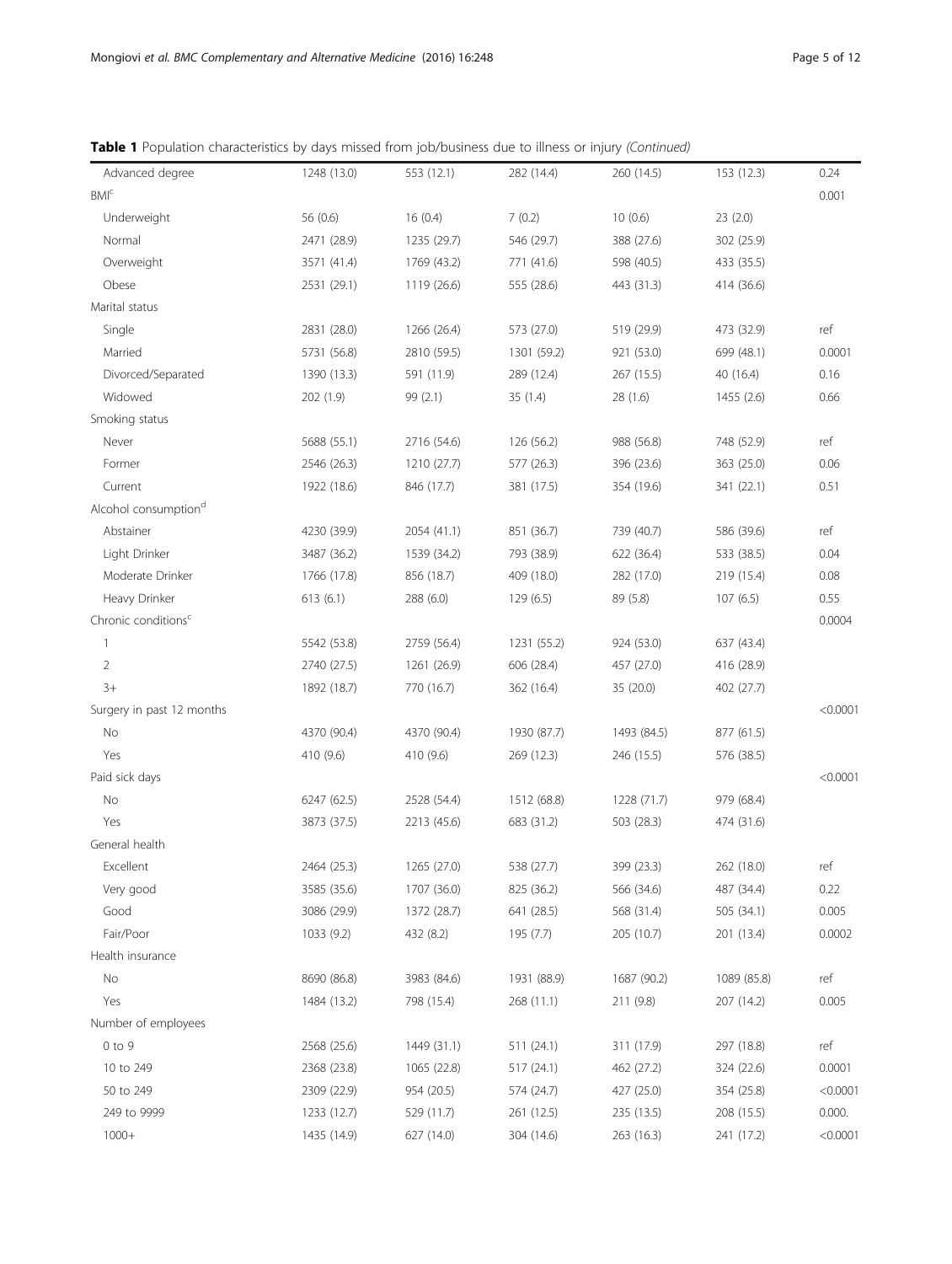| Class of worker                     |             |             |             |             |            |       |
|-------------------------------------|-------------|-------------|-------------|-------------|------------|-------|
| Private company                     | 7294 (72.5) | 3471 (73.7) | 1629 (74.3) | 1230 (71.3) | 964 (66.7) | ref   |
| Government                          | 1879 (18.0) | 666 (13.4)  | 421 (18.4)  | 409 (22.7)  | 383 (27.0) | 0.06  |
| Self-employed                       | 953 (9.6)   | 615 (12.9)  | 141(7.3)    | 96(5.9)     | 101(6.3)   | 0.003 |
| Reasons for CAM use <sup>b</sup>    |             |             |             |             |            |       |
| General wellness                    | 3140 (47.0) | 1439 (45.9) | 667(21.5)   | 6120 (20.4) | 424 (12.3  | 0.75  |
| Improve energy                      | 1610 (24.0) | 713 (44.5)  | 337 (22.0)  | 326 (20.7)  | 234 (12.8) | 0.15  |
| Improve immune function             | 1228 (18.0) | 566 (44.4)  | 247 (21.4)  | 237 (21.4)  | 178 (12.7) | 0.11  |
| Improve athletic/sports performance | 803 (12.0)  | 371 (44.7)  | 160(20.2)   | 146 (20.2)  | 126 (14.9) | 0.55  |
| Improve memory/concentration        | 758 (12.0)  | 328 (42.5)  | 171(23.7)   | 147 (21.6)  | 112(12.2)  | 0.06  |

Table 1 Population characteristics by days missed from job/business due to illness or injury (Continued)

 $a^2$ Chi-square test for strength of association ( $\alpha = 0.10$ )<br> $a^2$ T<sub>r</sub> test for strength of association for age RMI ( $a < 0$ 

<sup>a</sup>T- test for strength of association for age, BMI ( $p \le 0.10$ )

Significance for  $p$ -values was set at 0.05

<sup>b</sup>Groups not exclusive

<sup>c</sup>Modeled as continuous variable

<sup>a</sup>T- test for strength of association for chronic conditions ( $p$  ≤ 0.10)<sup>d</sup>Based off the 2010 Dietary Guidelines for Americans [29]

dBased off the 2010 Dietary Guidelines for Americans [[29](#page-11-0)]

obese. Nearly 10 % of individuals had surgery in the past 12 months. Only 30 % of this working population did not have a minimum education of at least some college. The majority of individuals were employed by a private company (73 %), followed by individuals working for the government (18 %).

## CAM use

In the prior 12 months, most participants reported using dietary supplements (72 %), while only 17 % reported use of mind-body practices (Table [3\)](#page-8-0). The most common dietary supplement was the use of vitamins (74 %), followed by minerals (57 %), and herbs (43 %). Yoga was the most commonly used mind-body practice (68 %) while meditation was the second most common (48 %). Greater percentage of individuals with high cholesterol used dietary supplements (50 %) than mind-body practices (41 %) (Table [2](#page-6-0)). Similar findings were observed among those with hypertension (46 % vs. 22 %) and diabetes (12 % vs. 6 %). Individuals with depression used mind-body practices more than dietary supplements (25 % vs. 15 %).More individuals reported using mindbody practices for general wellness (45 %) than did users of dietary supplements (27 %).

## Days missed from job or business due to injury or illness

Over half of individuals reported missing any number of days from job or business due to illness or injury (53 %; Table [1](#page-3-0)). Of those who had missed any days, 42 % missed one or two days, 36 % missed three to five days, and 23 % missed six days or more. The strongest association observed with days missed from work was the highest level of education in both natural supplement and mind-body practice users. Each increase in high level of education achieved decreased the rate of absenteeism (Table [4](#page-9-0)). Better general health was similarly associated with days missed.

## Association between CAM use and days missed from job or business

In multivariable Poisson regression adjusting for demographic variables (race, age, gender, income, education) and potential confounders (BMI, general health, and use of CAM to improve energy), the rate of missing days from job or business in the past 12 months among those who used mind-body therapy was significantly greater than those who did not use these practices (IRR  $= 1.55$ , 95 % CI: 1.09, 2.21) (Table [4\)](#page-9-0). Similar association was observed for dietary supplements use (IRR = 1.13, 95 % CI: 0.85, 1.51) (Table [4\)](#page-9-0), although the result was not significant.

## **Discussion**

In a population-based sample of individuals with chronic disease we observed that certain CAM use is associated with increased risk of days missed from a job or business due to illness or injury. Analysis determined that the use of mind-body CAM practices increased the risk missed days. Individuals who had used mind-body practices in the past 12 months reported higher levels of general health than users of dietary supplements. This group also had less risk of absenteeism with increased level of education. Previous studies have reported that meditation in particular has been found to decrease cold and flu illness severity [[24, 25\]](#page-11-0). It has also been reported that those who practice self-managed CAM therapies are less likely to be hospitalized for any reason than those who do not [[26\]](#page-11-0). Decreasing symptom severity and hospitalization may, in turn, decrease absenteeism. Our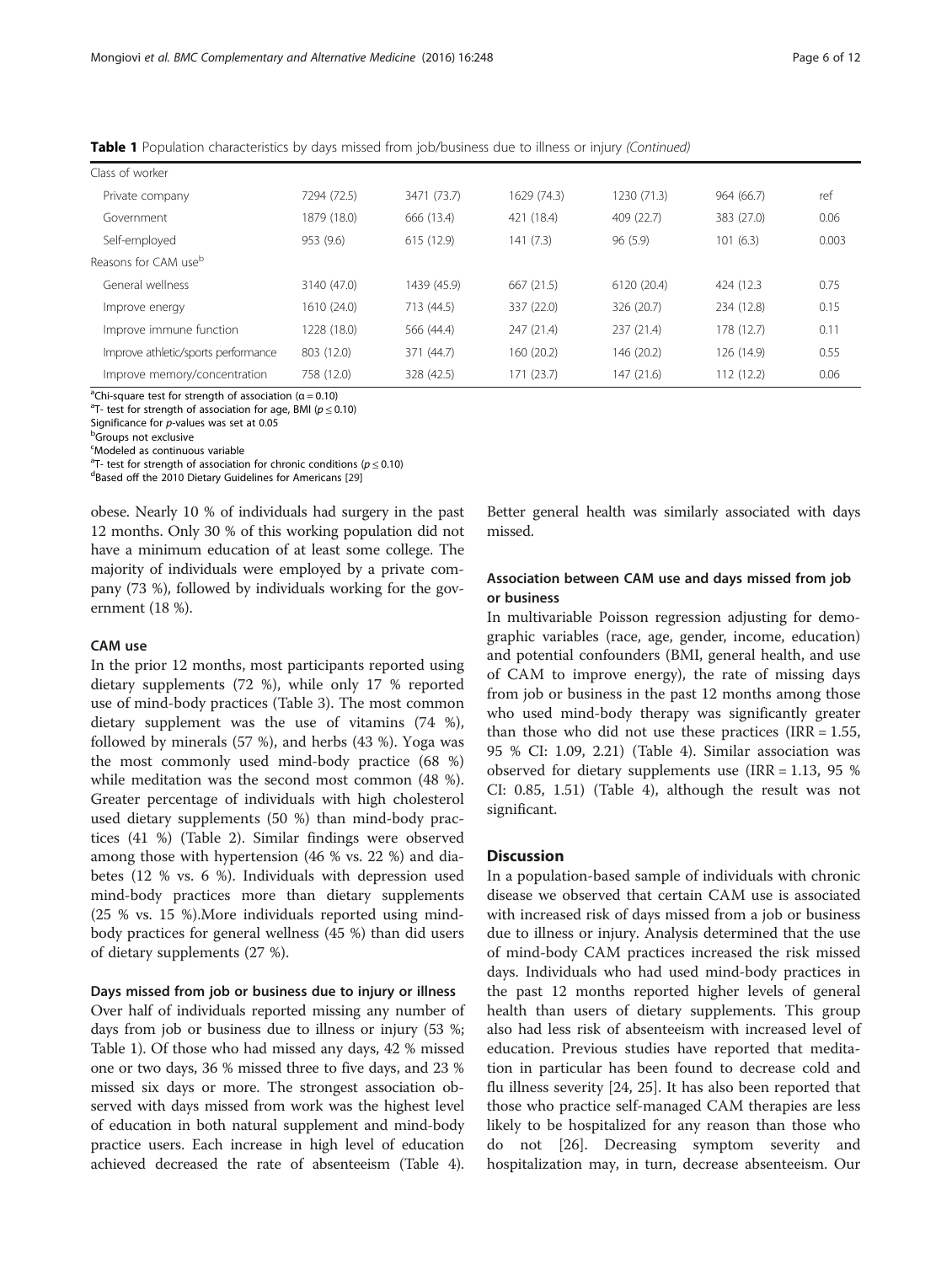## <span id="page-6-0"></span>Table 2 CAM use in past 12 months

|                                 | CAM use <sup>b</sup> |                         |                     |                         |  |
|---------------------------------|----------------------|-------------------------|---------------------|-------------------------|--|
|                                 | Dietary supplements  |                         | Mind-body practices |                         |  |
|                                 | n (weighted %)       | $p$ -value <sup>a</sup> | n (weighted %)      | $p$ -value <sup>a</sup> |  |
| Chronic condition <sup>b</sup>  |                      |                         |                     |                         |  |
| High Cholesterol                | 3516 (49.7)          | 0.26                    | 711 (40.9)          | < 0.0001                |  |
| Arthritis                       | 2609 (35.1)          | 0.23                    | 638 (34.2)          | 0.92                    |  |
| Hypertension                    | 2395 (46.0)          | 0.06                    | 433 (22.1)          | < 0.0001                |  |
| Cancer                          | 852 (11.3)           | 0.81                    | 248 (12.5)          | 0.45                    |  |
| Depression                      | 1242 (15.3)          | 0.65                    | 503 (25.2)          | < 0.0001                |  |
| <b>Diabetes</b>                 | 880 (11.8)           | 0.67                    | 107(5.8)            | < 0.0001                |  |
| Asthma                          | 597 (8.0)            | 0.97                    | 252 (12.9)          | < 0.0001                |  |
| Hepatitis                       | 350 (3.9)            | 0.67                    | 106(4.1)            | 0.85                    |  |
| Coronary heart disease          | 175(2.4)             | 0.26                    | 35(2.1)             | 0.4                     |  |
| COPD                            | 134(1.5)             | 0.53                    | 32(2.1)             | 0.55                    |  |
| Substance Abuse                 | 109 (1.2)            | $0.5\,$                 | 47(2.2)             | 0.04                    |  |
| Kidney Disease                  | 93 (1.1)             | 0.38                    | 16(0.6)             | 0.15                    |  |
| Race/Ethnicity                  |                      |                         |                     |                         |  |
| White                           | 5058 (76.5)          | ref                     | 1393 (80.3)         | ref                     |  |
| African American                | 837 (9.1)            | 0.74                    | 145(5.8)            | 0.004                   |  |
| Hispanic                        | 927 (9.5)            | 0.96                    | 166 (7.0)           | 0.0002                  |  |
| Asian/Other                     | 514 (4.9)            | 0.26                    | 146 (6.9)           | 0.44                    |  |
| Ageb                            |                      | 0.003                   |                     | 0.0005                  |  |
| 18-24                           | 679 (12.5)           |                         | 190 (12.4)          |                         |  |
| 25-34                           | 1002 (13.1)          |                         | 374 (18.7)          |                         |  |
| 35-44                           | 1369 (18.0)          |                         | 371 (18.6)          |                         |  |
| 45-54                           | 1957 (27.6)          |                         | 453 (26.8)          |                         |  |
| 55-65                           | 2345 (28.9)          |                         | 462 (23.5)          |                         |  |
| Gender                          |                      |                         |                     |                         |  |
| Male                            | 3040 (44.2)          | ref                     | 648 (38.6)          | ref                     |  |
| Female                          | 4312 (55.8)          | < 0.0001                | 1202 (61.4)         | < 0.0001                |  |
| Household income                |                      |                         |                     |                         |  |
| $<$ \$35,000                    | 1405 (13.6)          | ref                     | 384 (14.5)          | ref                     |  |
| \$35,000-\$74,999               | 2333 (31.1)          | 0.04                    | 523 (25.8)          | 0.03                    |  |
| \$75,000-\$99,999               | 1168 (17.3)          | 0.88                    | 261 (14.8)          | 0.14                    |  |
| \$100,000+                      | 2145 (38.0)          | 0.72                    | 640 (45.0)          | 0.11                    |  |
| Education                       |                      |                         |                     |                         |  |
| Did not complete high school    | 552 (7.2)            | ref                     | 67(3.2)             | ref                     |  |
| High school diploma or GED      | 1634 (22.8)          | 0.21                    | 246 (15.5)          | 0.01                    |  |
| Associate's degree/some college | 2572 (35.4)          | 0.005                   | 618 (33.2)          | < 0.0001                |  |
| Bachelor's degree               | 1593 (21.5)          | 0.005                   | 511 (27.5)          | < 0.0001                |  |
| Advanced degree                 | 973 (13.2)           | < 0.0001                | 402 (20.6)          | < 0.0001                |  |
| BM <sup>c</sup>                 |                      | 0.003                   |                     | < 0.0001                |  |
| Underweight                     | 1148 (15.4)          |                         | 225 (10.6)          |                         |  |
| Normal                          | 1856 (24.9)          |                         | 671 (34.9)          |                         |  |
| Overweight                      | 2541 (35.2)          |                         | 640 (36.0)          |                         |  |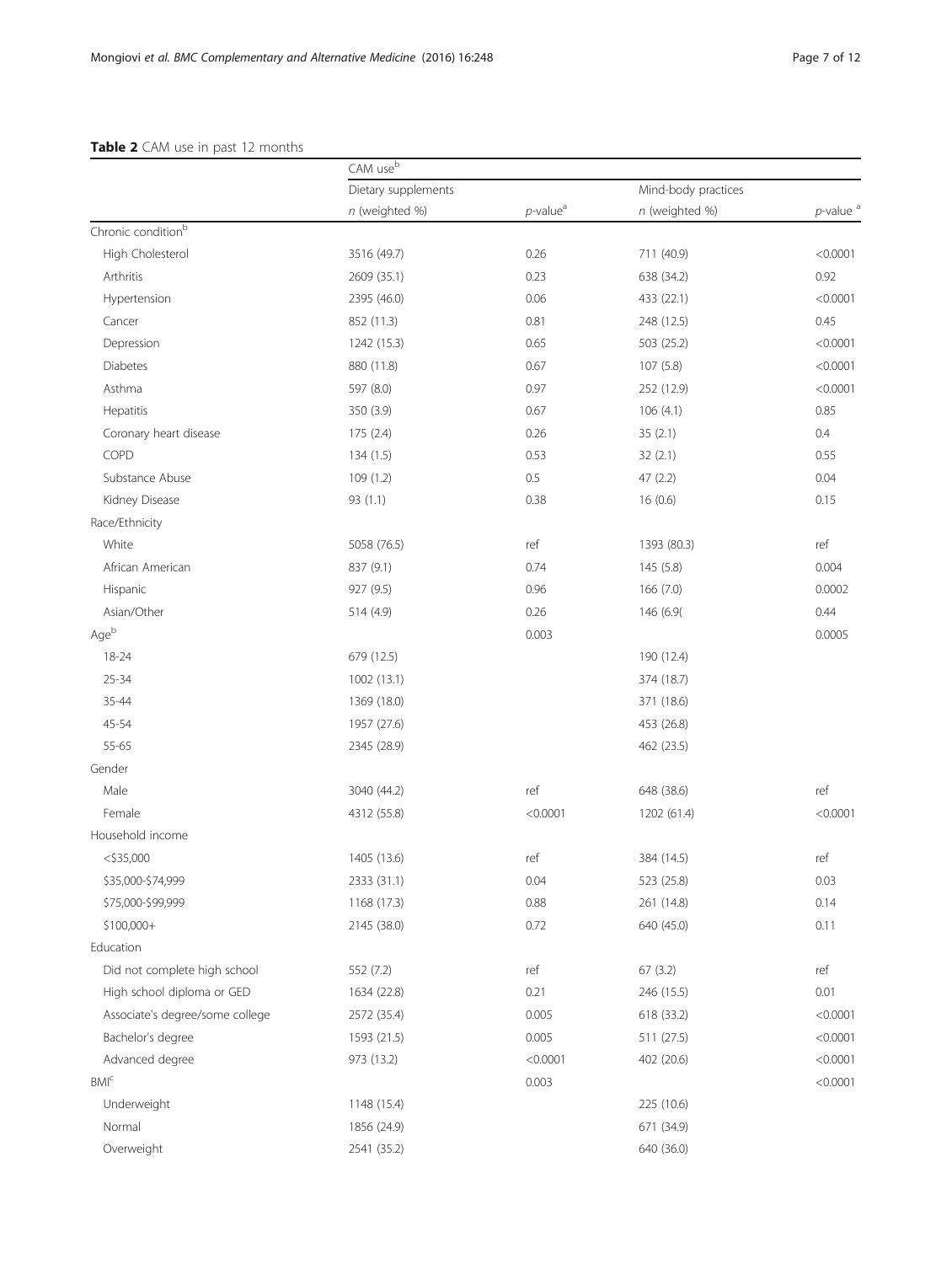Table 2 CAM use in past 12 months (Continued)

| Obese                            | 1807 (24.5) |          | 314 (18.5)  |          |
|----------------------------------|-------------|----------|-------------|----------|
| Marital status                   |             |          |             |          |
| Single                           | 2068 (28.5) | ref      | 646 (33.6)  | ref      |
| Married                          | 4100 (61.8) | 0.06     | 919 (57.0)  | < 0.0001 |
| Divorced/Separated               | 1032 (8.7)  | 0.28     | 250 (8.3)   | 0.01     |
| Widowed                          | 138(1.1)    | 0.15     | 34(1.1)     | 0.23     |
| Smoking status                   |             |          |             |          |
| Never                            | 4167 (57.3) | ref      | 993 (54.1)  | ref      |
| Former                           | 1915 (27.1) | 0.85     | 525 (30.5)  | 0.08     |
| Current                          | 1255 (15.7) | < 0.0001 | 326 (15.4)  | 0.24     |
| Alcohol consumption <sup>d</sup> |             |          |             |          |
| Abstainer                        | 968 (15.1)  | ref      | 196 (12.9)  | ref      |
| Light Drinker                    | 1728 (26.4) | 0.85     | 428 (25.2)  | 0.53     |
| Moderate Drinker                 | 1267 (20.6) | 0.67     | 332 (21.9)  | 0.17     |
| Heavy Drinker                    | 2434 (37.9) | 0.52     | 722 (40.0)  | 0.10     |
| Chronic conditions <sup>c</sup>  |             | 0.19     |             | 0.06     |
| $\mathbf{1}$                     | 3901 (53.2) |          | 1070 (58.3) |          |
| $\overline{2}$                   | 2021 (28.4) |          | 470 (26.3)  |          |
| $3+$                             | 1430 (18.4) |          | 310 (15.4)  |          |
| Surgery in past 12 months        |             |          |             |          |
| No                               | 6235 (85.3) | ref      | 1538 (82.5) | ref      |
| Yes                              | 1114 (14.7) | 0.67     | 310 (17.5)  | 0.11     |
| Paid sick days                   |             |          |             |          |
| No                               | 2711 (37.7) | ref      | 722 (39.4)  | ref      |
| Yes                              | 4624 (62.3) | 0.13     | 1126 (60.6) | 0.75     |
| General health                   |             |          |             |          |
| Excellent                        | 1778 (26.5) | ref      | 515 (31.8)  | ref      |
| Very good                        | 2617 (35.5) | 0.55     | 709 (36.1)  | 0.07     |
| Good                             | 2239 (29.5) | 0.79     | 474 (24.8)  | 0.0001   |
| Fair/Poor                        | 712 (8.5)   | 0.06     | 149 (7.2)   | ref      |
| Health insurance                 |             |          |             |          |
| No                               | 1000 (12.5) | ref      | 281 (13.9)  | ref      |
| Yes                              | 6352 (87.5) | 0.01     | 1569 (86.1) | 0.76     |
| Number of employees              |             |          |             |          |
| $0$ to $9$                       | 1803 (25.4) | ref      | 511 (29.9)  | ref      |
| 10 to 249                        | 1705 (23.4) | 0.94     | 398 (23.0)  | 0.14     |
| 50 to 249                        | 1697 (22.7) | 0.57     | 423 (21.6)  | 0.10     |
| 249 to 9999                      | 869 (12.8)  | 0.69     | 185 (10.9)  | 0.04     |
| $1000+$                          | 1095 (15.7) | 0.05     | 282 (14.6)  | 0.26     |
| Class of worker                  |             |          |             |          |
| Private company                  | 5192 (83.3) | ref      | 1285 (82.1) | ref      |
| Government                       | 284 (4.4)   | 0.33     | 71(3.4)     | 0.42     |
| Self-employed                    | 713 (12.3)  | 0.01     | 207 (14.5)  | 0.03     |
| Reasons for CAM use <sup>b</sup> |             |          |             |          |
| General wellness                 | 1980 (27.3) | < 0.0001 | 855 (45.0)  | < 0.0001 |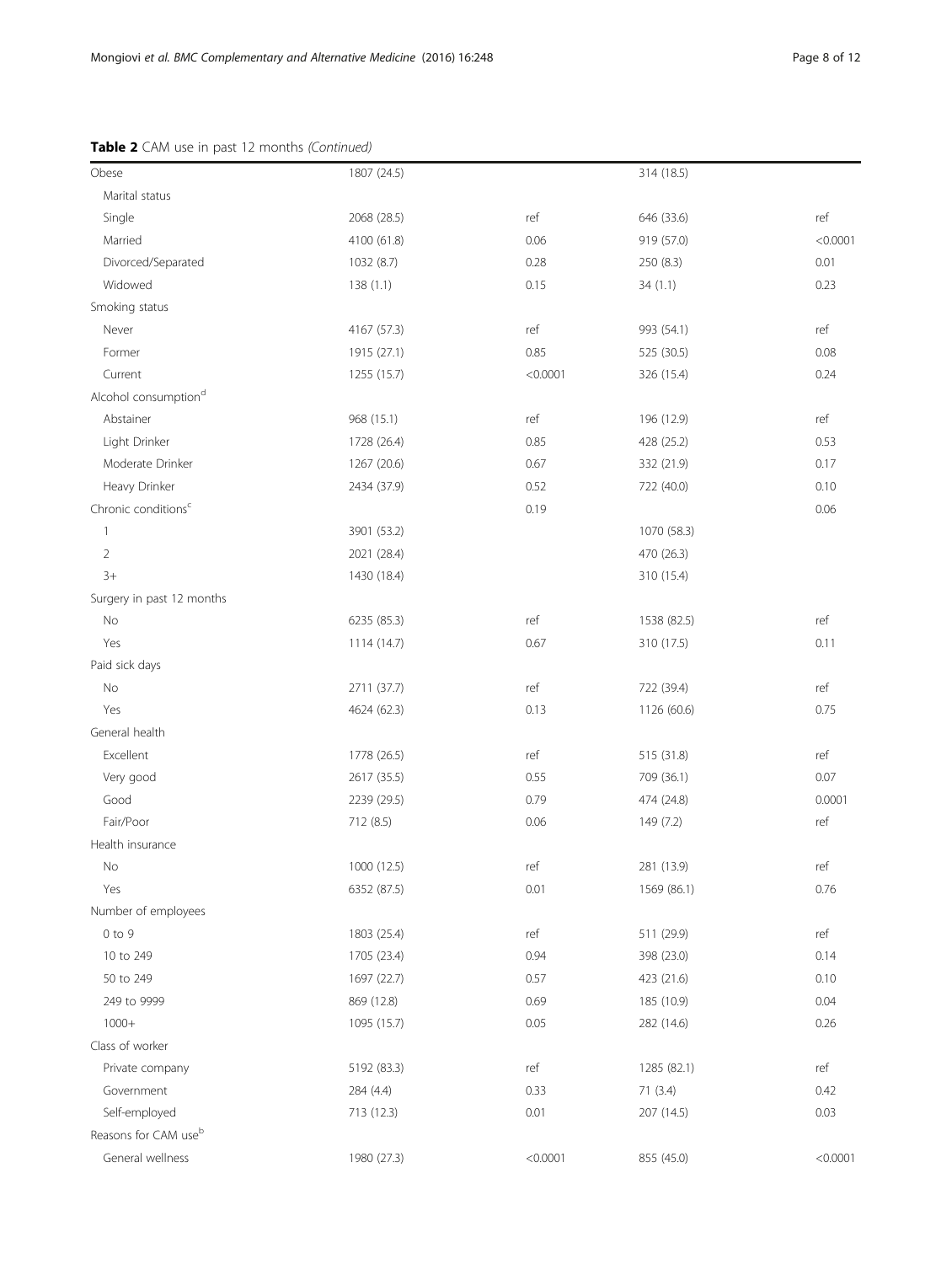| Improve energy                      | 49 (0.5)  | <0.0001  | 38(1.5)  | < 0.0001 |
|-------------------------------------|-----------|----------|----------|----------|
| Improve immune function             | 184 (2.3) | < 0.0001 | 64(3.0)  | 0.004    |
| Improve athletic/sports performance | 159(2.4)  | < 0.0001 | 101(5.7) | < 0.0001 |
| Improve memory/concentration        | 80(1,4)   | < 0.0001 | 33(2.7)  | 0.0003   |

<span id="page-8-0"></span>Table 2 CAM use in past 12 months (Continued)

<sup>a</sup>Chi-square test for strength of association (α= 0.10) b  $\overline{C}$ 

**bGroups not exclusive** 

<sup>c</sup>Modeled as continuous variable

<sup>d</sup>Based off the 2010 Dietary Guidelines for Americans [[29](#page-11-0)]

findings may reflect the health-seeking behaviors among those who are looking to improve their health.

Self-reported general health was associated with the primary outcome (worse health increased risk of absenteeism.), but the validity of this self-reported measure is questionable. Only 9 % of participants claimed their health was less than good (either fair or, poor.), but the overwhelming majority of individuals (70 %) were overweight-obese [[27](#page-11-0), [28](#page-11-0)]. This could be attributed to limiting the study population to individuals with one or more chronic condition.

Contrary to previous studies, race/ethnicity was not significantly associated with days missed from job or business. Other studies have reported that African American and Asian ethnicities have been found to have lower vaccination coverage in comparison to those who are white, which may contribute to the number of days missed from work due to illness [\[29, 30](#page-11-0)]. Individuals who did not identify as white have also reported more perceived barriers to CAM use [\[31](#page-11-0)]. Increasing the highest level of education achieved by an individual decreased the risk of missing any days from work; however, increased annual household income had no effect on this risk. Individuals of lower education and socioeconomic status have previously been found to be more likely to hold a position with low job security (less likely to miss days from work) and higher exposure to workplace hazards (causing injury and illness) [\[32\]](#page-11-0). Job security has also been determined to contribute to the higher rate of absenteeism among those in the public compared to private sector [[33](#page-11-0)].

Our study is the first to examine the association between CAM use and absence from work among individuals with one or more chronic disease. Other studies have looked at the effects of specific CAM methods on reducing the burden of chronic disease through the implementation of trials, programs, and guided practices. We chose to look at dietary supplements and mind-body practices since use is common and many of these CAM therapies are self-administered. A larger body of evidence is needed to determine the effects of self-administered CAM practices on wellness. Self-administered CAM practices may be more accessible to individuals with chronic disease regardless of socioeconomic status and other demographic factors. Alternatively, CAM use without the advisement of a practitioner may be harmful due to lack

Table 3 CAM use and days missed from job or business in past 12 months

|                          |                |                | Days missed from job or business <sup>b</sup> |                |                |  |  |
|--------------------------|----------------|----------------|-----------------------------------------------|----------------|----------------|--|--|
|                          | Total          | $0$ days       | 1 to 2 days                                   | 3 to 5 days    | $6+$ days      |  |  |
|                          | n (weighted %) | n (weighted %) | n (weighted %)                                | n (weighted %) | n (weighted %) |  |  |
| CAM use <sup>a</sup>     |                |                |                                               |                |                |  |  |
| Dietary supplements      | 7336 (72.3)    | 3425 (46.7)    | 1551 (21.5)                                   | 1413 (19.8)    | 947 (12.0)     |  |  |
| Vitamins <sup>c</sup>    | 5377 (73.5)    | 2450 (47.3)    | 1147(21.7)                                    | 1078 (19.4)    | 702 (11.6)     |  |  |
| Minerals <sup>c</sup>    | 4337 (57.3)    | 1978 (48.2)    | 900 (20.6)                                    | 856 (18.5)     | 603 (12.8)     |  |  |
| Herbs <sup>c</sup>       | 3157 (42.8)    | 1435 (45.4)    | 677 (22.5)                                    | 626 (19.7)     | 419 (12.5)     |  |  |
| Mind-body practices      | 1850 (17.3)    | 722 (41.1)     | 424 (22.9)                                    | 430 (22.1)     | 274 (13.8)     |  |  |
| Yoga <sup>d</sup>        | 1271 (67.8)    | 482 (39.6)     | 320 (25.3)                                    | 302 (23.3)     | 167 (11.9)     |  |  |
| Tai-chi <sup>d</sup>     | 196 (9.3)      | 69 (34.5)      | 39 (18.7)                                     | 47 (24.0)      | 41 (22.8)      |  |  |
| Qi-gong <sup>d</sup>     | 84 (3.5)       | 33 (50.2)      | 22 (19.9)                                     | 16(17.0)       | 13 (12.9)      |  |  |
| Meditation <sup>d</sup>  | 877 (47.9)     | 318 (38.5)     | 195 (22.0)                                    | 209 (22.7)     | 155 (16.7)     |  |  |
| Biofeedback <sup>d</sup> | 17(0.6)        | 7(25.1)        | 2(4.0)                                        | 14(61.7)       | 6(9.2)         |  |  |

<sup>a</sup>Groups not exclusive

**b**Modeled as continuous variable

<sup>c</sup>Percentage of dietary supplement users

dPercentage of mind-body practice users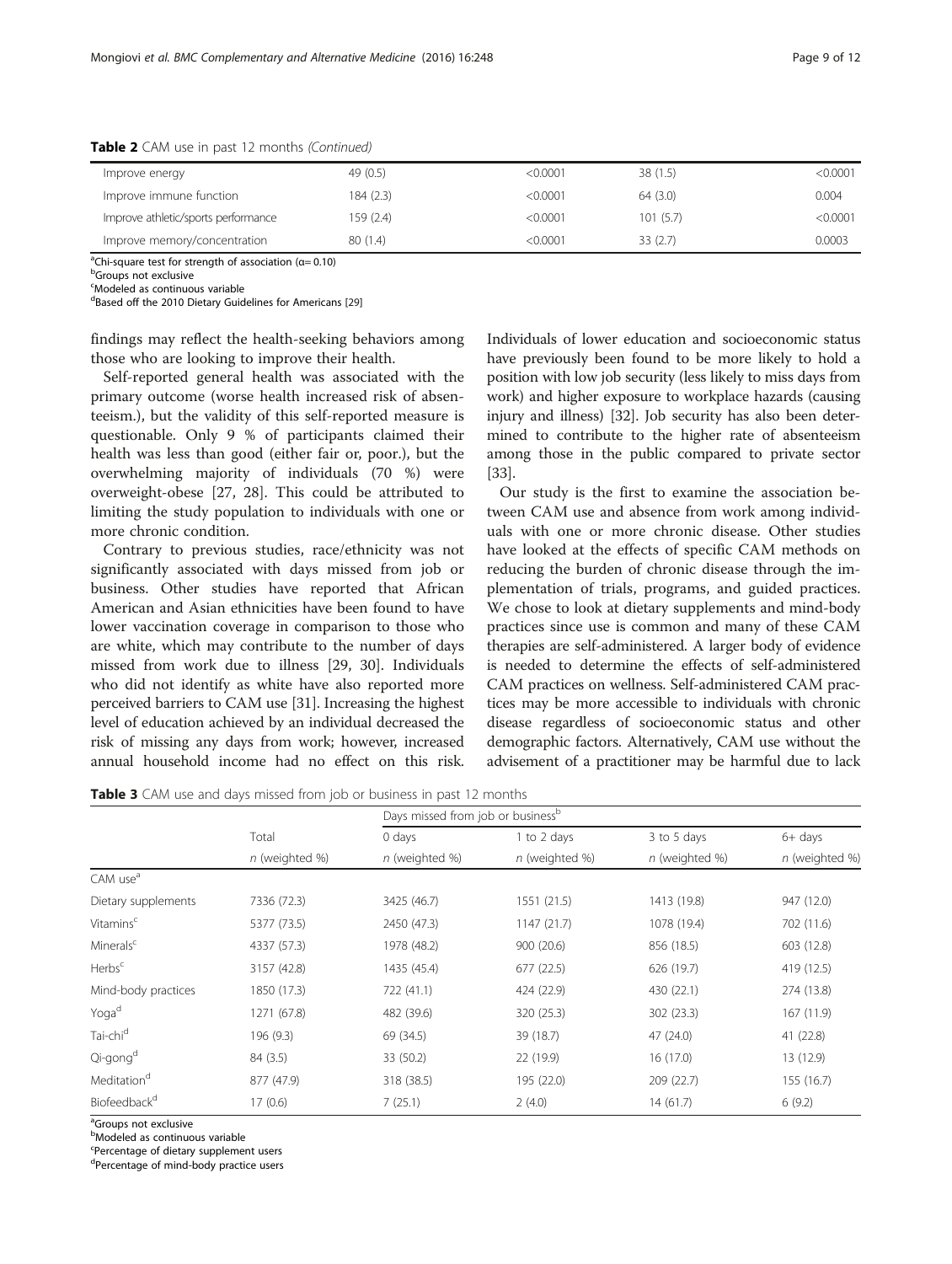|                                         | Model 1: Dietary Supplements |                        | Model 2: Mind-body practices |                        |  |
|-----------------------------------------|------------------------------|------------------------|------------------------------|------------------------|--|
|                                         | IRR (95 % CI)                | $p$ value <sup>a</sup> | IRR (95 % CI)                | $p$ value <sup>a</sup> |  |
| CAM use                                 |                              |                        |                              |                        |  |
| No                                      | ref                          | $\ddot{\phantom{a}}$   | ref                          | $\cdot$                |  |
| Yes                                     | 1.13 (0.85, 1.51)            | 0.40                   | 1.55 (1.09, 2.21)            | 0.01                   |  |
| Race/Ethnicity                          |                              |                        |                              |                        |  |
| White                                   | ref                          | $\cdot$                | ref                          | $\cdot$                |  |
| African American                        | 1.08 (0.75, 1.57)            | 0.67                   | 1.01 (0.65, 1.58)            | 0.96                   |  |
| Hispanic                                | 0.98 (0.63, 1.52)            | 0.92                   | 1.34 (0.74, 2.41)            | 0.33                   |  |
| Asian/Other                             | 1.31 (0.72, 2.41)            | 0.38                   | $1.12$ (0.77, 1.63)          | 0.55                   |  |
| Age                                     | 0.99 (0.99, 1.00)            | 0.05                   | 1.00 (0.99, 1.00)            | 0.11                   |  |
| Gender                                  |                              |                        |                              |                        |  |
| Male                                    | ref                          | $\cdot$                | ref                          |                        |  |
| Female                                  | 1.06 (0.90, 1.25)            | 0.48                   | 1.05 (0.88, 1.25)            | 0.60                   |  |
| Household income                        |                              |                        |                              |                        |  |
| $<$ \$35,000                            | ref                          |                        | ref                          |                        |  |
| \$35,000-\$74,999                       | 1.23 (0.87, 1.75)            | 0.24                   | 1.27 (0.90, 1.80)            | 0.18                   |  |
| \$75,000-\$99,999                       | 1.17 (0.80, 1.72)            | 0.41                   | 1.20 (0.83, 1.75)            | 0.34                   |  |
| $$100,000+$                             | 1.23 (0.86, 1.77)            | 0.41                   | 1.26 (0.89, 1.75)            | 0.34                   |  |
| Education                               |                              |                        |                              |                        |  |
| Did not complete high school            | ref                          |                        | ref                          |                        |  |
| High school diploma or GED              | $0.74$ $(0.42, 1.30)$        | 0.29                   | $0.73$ $(0.41, 1.28)$        | 0.27                   |  |
| Associate's degree/some college         | $0.84$ (0.50, 1.45)          | 0.54                   | $0.89$ (0.48, 1.40)          | 0.48                   |  |
| Bachelor's degree                       | $0.67$ (0.39, 1.14)          | 0.14                   | $0.64$ $(0.37, 1.09)$        | 0.1                    |  |
| Advanced degree                         | 0.54 (0.32, 0.93)            | 0.03                   | 0.50 (0.28, 0.88)            | 0.02                   |  |
| BMI                                     | 1.04 (0.70, 1.58)            | 0.01                   | 1.04 (1.01, 1.07)            | 0.006                  |  |
| General health                          |                              |                        |                              |                        |  |
| Excellent                               | ref                          |                        | ref                          |                        |  |
| Very good                               | 1.12 (0.79, 1.55)            | 0.53                   | $1.12$ (0.80, 1.55)          | 0.50                   |  |
| Good                                    | 1.28 (0.93, 1.77)            | 0.13                   | 1.30 (0.94, 1.79)            | 0.11                   |  |
| Fair/Poor                               | 1.82 (1.02, 2.61)            | 0.001                  | 1.80 (1.26, 2.61)            | 0.001                  |  |
| Reason for CAM use (excludes non-users) |                              |                        |                              |                        |  |
| Improve energy                          | $0.77$ $(0.40, 2.48)$        | 0.44                   | $0.66$ $(0.34, 2.38)$        | 0.22                   |  |

<span id="page-9-0"></span>

| <b>Table 4</b> Association between CAM use and days missed from job or business in past 12 months |  |  |  |
|---------------------------------------------------------------------------------------------------|--|--|--|
|---------------------------------------------------------------------------------------------------|--|--|--|

<sup>a</sup>Poisson regression

of knowledge on proper technique or dosage. However, there were several limitations to this analysis. The study population was limited to those who were currently employed at the time of the interview. It was not clear whether these individuals were full-time, part-time, temporary, or casual employees. The distribution of days missed from job or business due to illness or injury was skewed left as nearly half of individuals reported not having missed any days from work in the past twelve months (47 %). Knowing employment status and duration of employment may have addressed the issue of non-normality within the data distribution. Although CAM use was limited to vitamins, minerals, herbs, yoga, ta-chi, qigong,

meditation, and biofeedback, use of dietary supplements and mind-body practices were the most frequently used CAM methods.

Self-reports of CAM use and days missed from work in the past twelve months were subject to recall bias. This type of information bias may have biased the effects of CAM use on absenteeism towards the null since it is unlikely that classification of either the main exposure or outcome was dependent on the other. Participants with missing data for the main exposure and outcome of interest were excluded from analysis, which may have introduced selection bias if these individuals shared unique, unmeasured characteristics. Although the NHIS is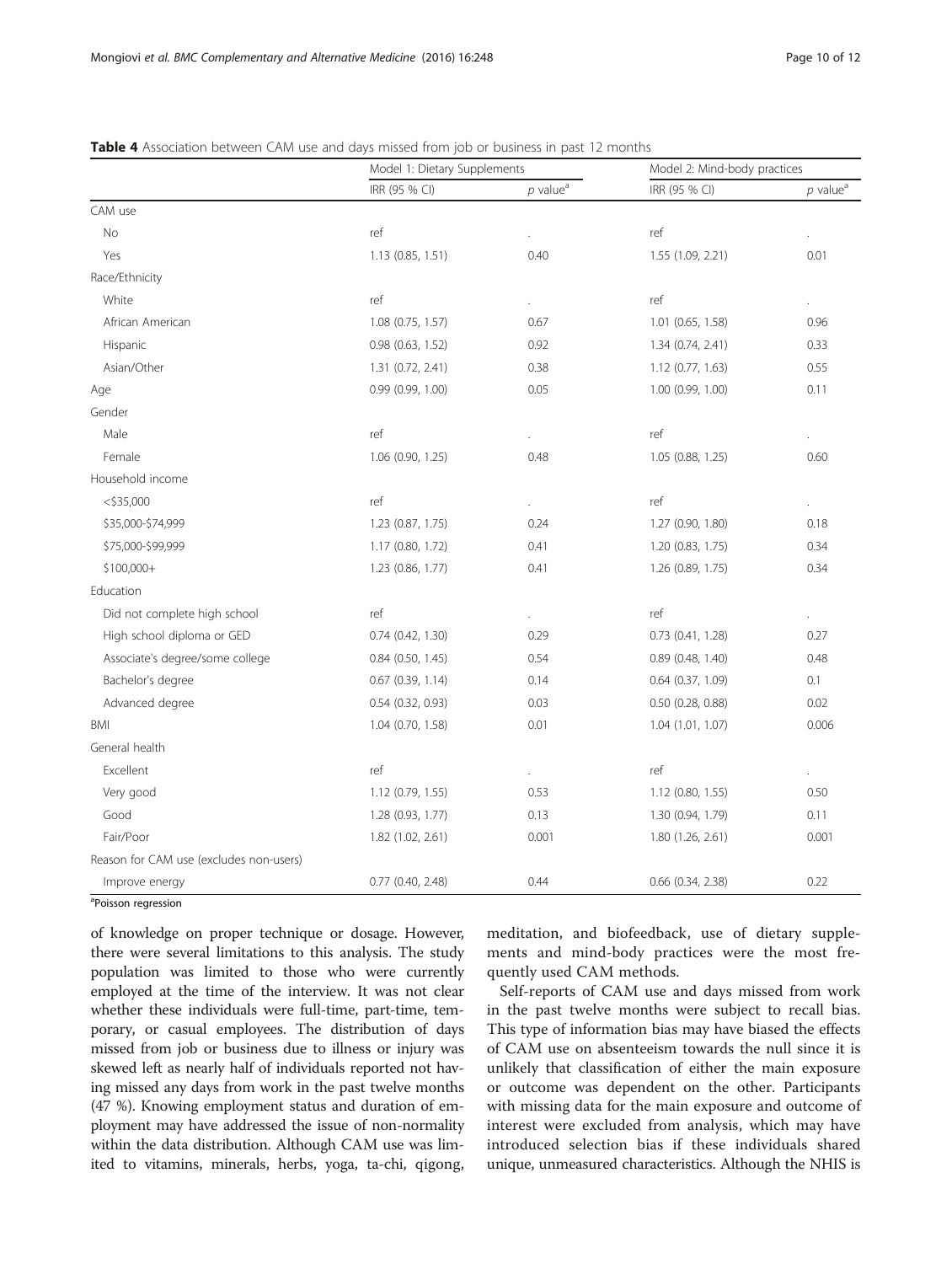<span id="page-10-0"></span>a cross-sectional survey, it is long in length and demands time to complete. Missing information may be due to early termination of the interview. If illness was more common among individuals who were not able to complete the survey, these individuals would have been more likely to report higher numbers of days missed from work. The self-reported days missed from job or business is not dependent on CAM use, so this bias would still be non-differential. Differential misclassification of the outcome was limited by using days missed from job or business as a continuous value instead of collapsing the outcome into categories. Due to the cross-sectional study design, causality cannot be inferred from the observed associations.

## Conclusions

Although nearly all individuals who practiced mind-body therapies reported being in good to excellent health, these individuals had a higher rate of absenteeism compared to non-users. Previous studies have shown that many individuals with chronic illness use CAM with the intent of alleviating the symptoms associated with chronic illness but this body of evidence is limited. Further studies are needed to examine the potential effects of these self-managed CAM therapies on the symptoms associated with chronic disease. Additionally, future studies should explore how managing these symptoms through the integration CAM therapies chronic disease management and employee programs could have a positive effect on absence from work, school, and other responsibilities.

#### Abbreviations

CAM, complementary and alternative medicine; IRR, Incidence Rate Ratio; NCCIH, National Center for Complementary and Integrative Health; NHIS, National Health Interview Survey

#### Acknowledgements

The authors would like to thank Dr. Wei-Yann Tsai in the Department of Biostatistics, Columbia University Mailman School of Public Health for his statistical expertise in assisting the preparation of this manuscript.

#### Funding

This was an unfunded analysis.

## Availability of data and materials

The 2012 NHIS datasets are publically available and the data release can be accessed at [http://www.cdc.gov/nchs/nhis/nhis\\_2012\\_data\\_release.htm](http://www.cdc.gov/nchs/nhis/nhis_2012_data_release.htm). Having used this data, we agreed that data was used for statistical analysis only, no person was identified, and files were not individually linked with other data [\[21](#page-11-0)].

## Authors' contributions

JM: Conceived of the analysis, performed the analysis, and drafted the manuscript. HG and ZS: supervised the analysis and assisted in data interpretation and manuscript preparation. All authors read and approved the final manuscript.

#### Authors' information

JM holds a Master's degree in Epidemiology from Columbia University Mailman School of Public Health. ZS holds a Master's degree in Epidemiology from Columbia University Mailman School of Public Health and is currently a doctoral student in the same department. HG is trained as a naturopathic physician (Bastyr University) and epidemiologist (MPH, University of Washington; PhD, Columbia University), and is a Past President of the Society for Integrative Oncology.

## Competing interests

The authors declare that they have no competing interests.

#### Consent for publication

Not applicable.

#### Ethics approval and consent to participate

All NHIS activities undergo human subjects oversight and participants provide informed consent.

#### Author details

<sup>1</sup>Department of Epidemiology, Mailman School of Public Health, Columbia University, 722 W. 168th Street, Room 703, New York, NY 10032, USA. <sup>2</sup>Herbert Irving Comprehensive Cancer Center, Columbia University Medical Center, New York, NY, USA.

## Received: 19 November 2015 Accepted: 7 July 2016 Published online: 27 July 2016

#### References

- Ward BW, Schiller JS, Goodman RA. Multiple chronic conditions among US adults: a 2012 update. Prev Chronic Dis. 2014;11, E62. doi[:10.5888/pcd11.130389](http://dx.doi.org/10.5888/pcd11.130389).
- 2. Bodenheimer T, Chen E, Bennett HD. Confronting The Growing Burden Of Chronic Disease: Can The U.S. Health Care Workforce Do The Job? Health Aff. 2009;28(1):64–74. doi:[10.1377/hlthaff.28.1.64.](http://dx.doi.org/10.1377/hlthaff.28.1.64)
- 3. DeVol R, Bedroussian A. An Unhealthy America: The Economic Burden of Chronic Disease Charting a New Course to Save Lives and Increase Productivity and Economic Growth. Santa Monica, CA: Milken Institute; 2007.
- 4. Jasper B. U.S. Workforce Illness Costs \$576B Annually From Sick Days To Workers Compensation. Jersey City, NJ: Forbes; 2012.
- 5. Lerner D, Adler DA, Rogers WH, Chang H, Greenhill A, Cymerman E et al. A Randomized Clinical Trial of a Telephone Depression Intervention to Reduce Employee Presenteeism and Absenteeism. Psychiatric services (Washington, DC). 2015:appips201400350. doi:[10.1176/appi.ps.201400350.](http://dx.doi.org/10.1176/appi.ps.201400350)
- 6. Mitchell RJ, Bates P. Measuring health-related productivity loss. Popul Health Manag. 2011;14(2):93–8. doi:[10.1089/pop.2010.0014](http://dx.doi.org/10.1089/pop.2010.0014).
- 7. Herman PM, Dodds SE, Logue MD, Abraham I, Rehfeld RA, Grizzle AJ, et al. IMPACT–Integrative Medicine PrimAry Care Trial: protocol for a comparative effectiveness study of the clinical and cost outcomes of an integrative primary care clinic model. BMC Complement Altern Med. 2014;14:132. doi[:10.1186/1472-6882-14-132.](http://dx.doi.org/10.1186/1472-6882-14-132)
- 8. Gupta D, Bhaskar DJ, Gupta KR, Karim B, Kanwar A, Jain A, et al. Use of complementary and alternative medicine for work related musculoskeletal disorders associated with job contentment in dental professionals: Indian outlook. Ethiop J Health Sci. 2014;24(2):117–24.
- 9. Barnes PM, Bloom B, Nahin RL. Complementary and alternative medicine use among adults and children: United States, 2007. Natl Health Stat Report. 2008;10(12):1–23.
- 10. McCaffrey AM, Pugh GF, O'Connor BB. Understanding patient preference for integrative medical care: results from patient focus groups. J Gen Intern Med. 2007;22(11):1500–5. doi[:10.1007/s11606-007-0302-5.](http://dx.doi.org/10.1007/s11606-007-0302-5)
- 11. Paul M, Davey B, Senf B, Stoll C, Munstedt K, Mucke R, et al. Patients with advanced cancer and their usage of complementary and alternative medicine. J Cancer Res Clin Oncol. 2013;139(9):1515–22. doi:[10.1007/s00432-](http://dx.doi.org/10.1007/s00432-013-1460-y) [013-1460-y.](http://dx.doi.org/10.1007/s00432-013-1460-y)
- 12. Huebner J, Micke O, Muecke R, Buentzel J, Prott FJ, Kleeberg U, et al. User rate of complementary and alternative medicine (CAM) of patients visiting a counseling facility for CAM of a German comprehensive cancer center. Anticancer Res. 2014;34(2):943–8.
- 13. NCCAM. Complementary, Alternative, or Integrative Health: What's In a Name? 2008. [http://nccam.nih.gov/health/whatiscam.](http://nccam.nih.gov/health/whatiscam) Accessed May 2015.
- 14. Shneerson C, Taskila T, Greenfield S, Gale N. A survey investigating the associations between self-management practices and quality of life in cancer survivors. Support Care Cancer. 2015. doi[:10.1007/s00520-015-2626-8.](http://dx.doi.org/10.1007/s00520-015-2626-8)
- 15. Barlow J, Wright C, Sheasby J, Turner A, Hainsworth J. Self-management approaches for people with chronic conditions: a review. Patient Educ Couns. 2002;48(2):177–87.